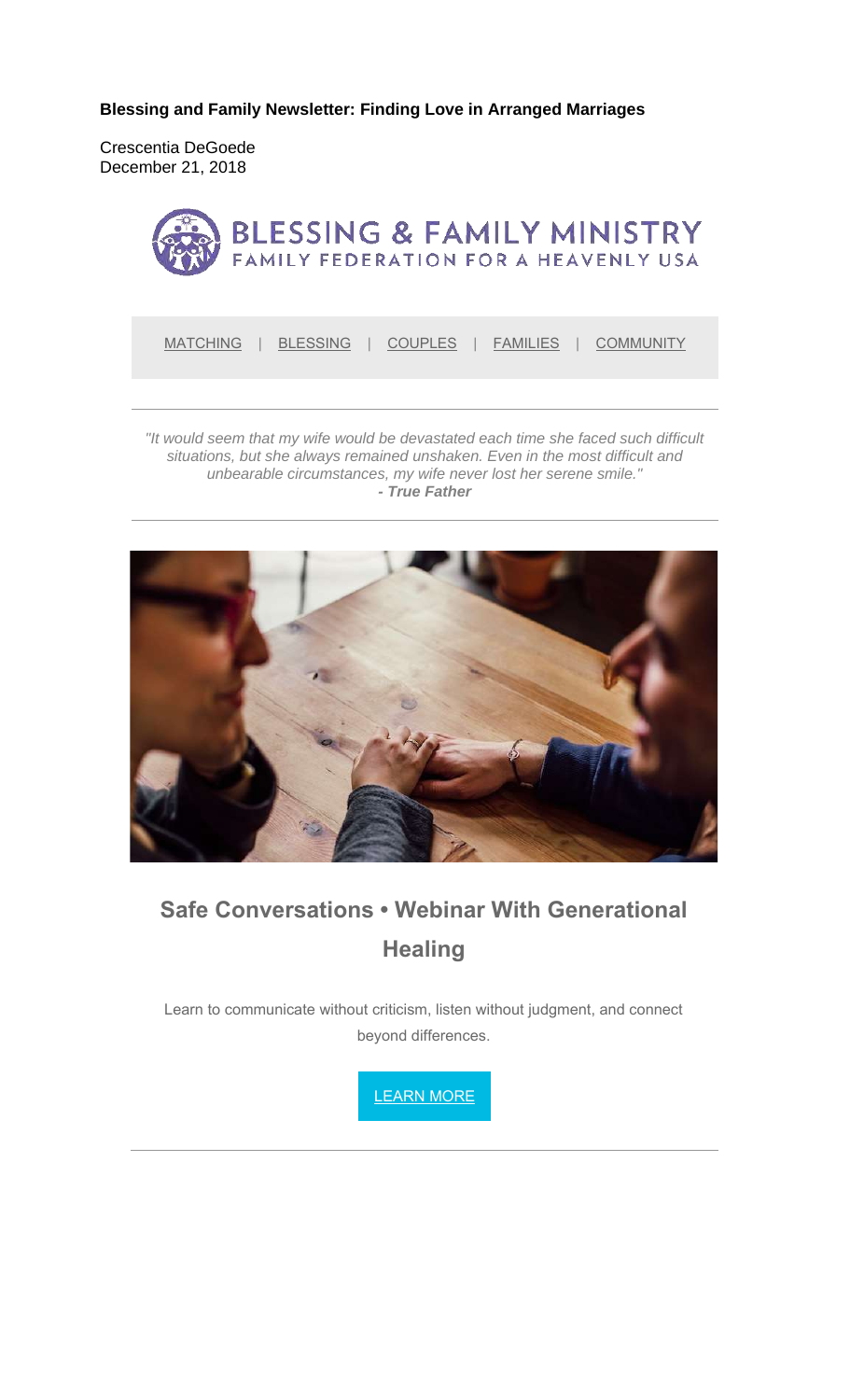

# **Why We Love True Mother's Anthology!**

"The Anthology grants me an intimate and personal view of True Mother's heart. I discovered wonderful treasures about True Father and his work, about True Parents' relationship and personal moments with their family."

#### WATCH VIDEO



# **Finding Love in Arranged Marriages | TedTalks**

With his family's counsel, modern, business-savvy Omar Durrani embarked on a journey to find his soulmate through the arranged marriage process.

WATCH VIDEO



# **Become a Family Coach! • Training With Generational Healing**

This new Coach Training Program is designed to be doable for anyone who is interested in personal development, as well as in coaching others. Beginners are also welcome!

LEARN MORE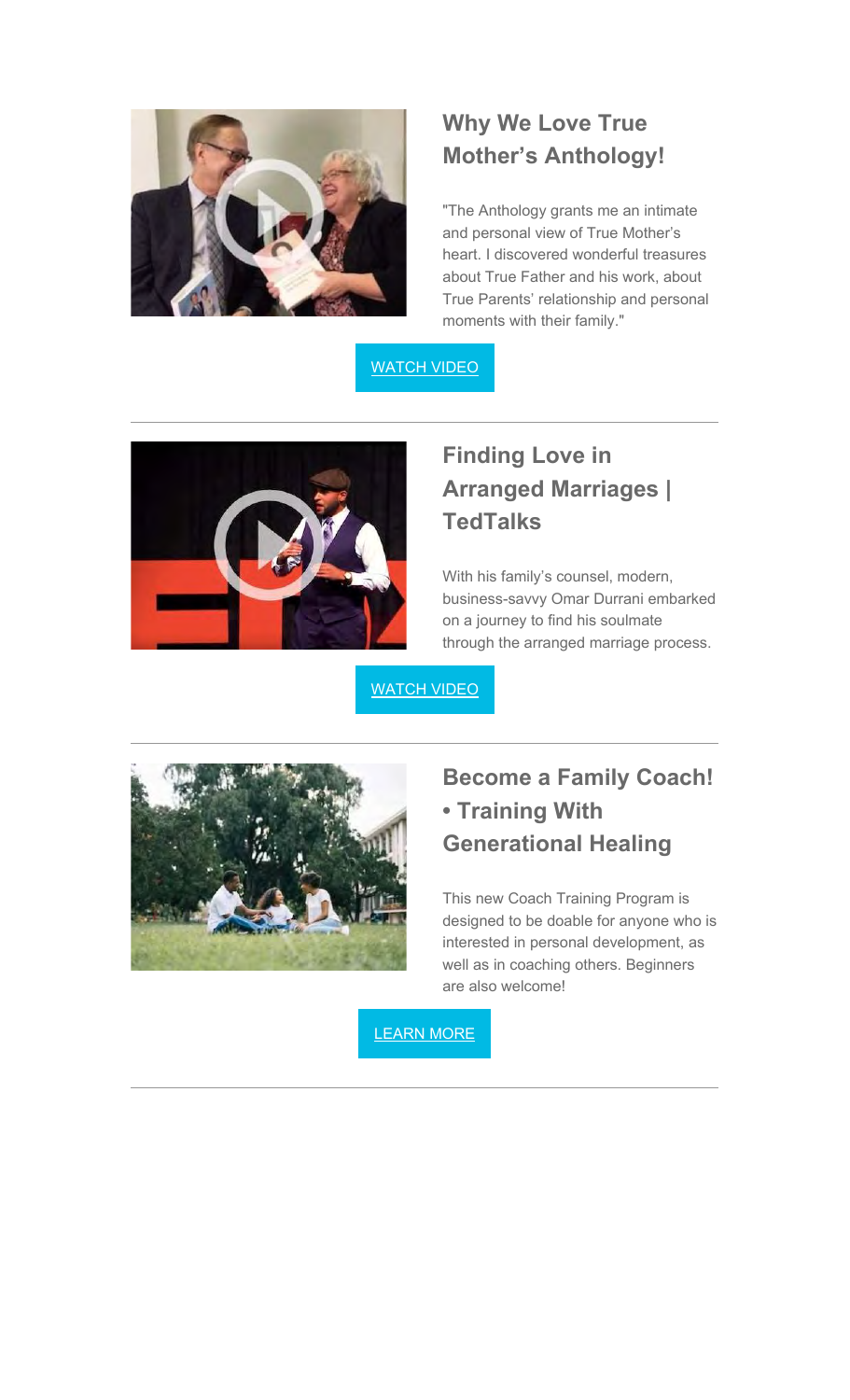

### **Is Santa Claus Real?**

#### **Myrna Lapres**

The truth is that Santa Claus isn't a person, it is an idea. Santa Claus is the idea of giving for the sake of giving, without thinking of thanks or acknowledgment.

READ ARTICLE



## **The Perils of the Gift-Giving Season**

Most couples have different attitudes about money and spending but these differences can really come to a head around the holiday season. Here's how a little extra understanding and compromise can ease the tension and increase the joy!

READ ARTICLE



# **31 Ways to Remember a Loved One During Christmas**

Here are 31 ideas to help you honor and remember deceased loved ones during the Christmas holiday season.

READ ARTICLE